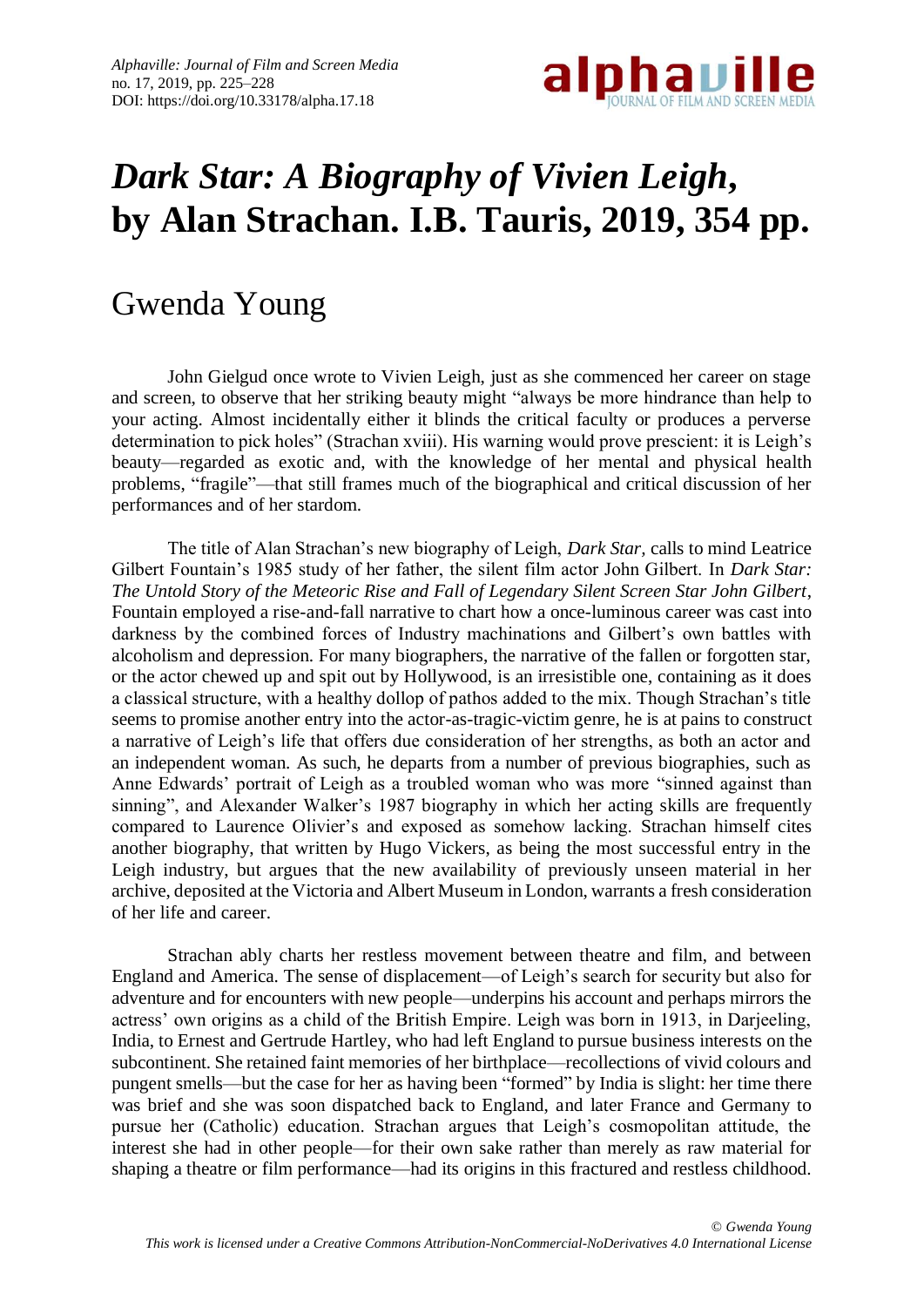Certainly, it was innate curiosity, and a susceptibility to extremes of emotions, that compelled her to pursue acting as an outlet. Her chosen profession soon became a passionate vocation, one that yielded much pleasure and personal satisfaction, at a time when social roles for women of her class were rather limited (and limiting). Strachan makes a credible case for Leigh as an artist, driven by an overwhelming need to express herself, even if it came at a cost to herself she often neglected her health—and those around her. Like many creative artists, Leigh was charming and charismatic, but also self-absorbed and prone to callousness in her dealings with those that were most devoted to her (notably, her decent-but-staid first husband, Leigh Holman; her daughter Suzanne; and her partner in later life, Jack Merivale). Strachan resists the temptation to condemn Leigh's less attractive behaviour, to construct her as some sort of monstrous walking ego, but he never avoids noting the impact it had on others: his biography is both a portrait of the artist and of those that are left behind on the path to self-fulfilment. However, as he explains, while some of Leigh's behaviour stemmed from her professional and personal ambition to secure roles (and Olivier), much of it was caused by her bipolar condition and the inadequate treatment she received.

It seems inevitable that any biography of Leigh will place Laurence Olivier at its centre, a fact that Strachan acknowledges. Happily, he brings Olivier in only to consider how the dynamics of their relationship affected Leigh. For the most part, the wearying tendency to portray Leigh as perpetually deferential to the sometimes petty and always insecure Olivier memorably described by Katharine Hepburn as a "Great actor. Small man"—is avoided (306). This is in the face of Leigh's own attitude, which tended to support critical appraisals that proclaimed Olivier the "greatest actor" of his generation (a title the actor himself readily accepted), and play down her own achievements. Strachan quotes a caution that Joan Plowright received from a friend, after she had revealed that she was involved with the still-married Olivier but had hopes to marry him: "marry him if you must. But don't act with him too often or he will destroy you" (146). It was a warning from which Leigh might have profited: over the course of their long relationship their genuine passion for each other and for their craft encouraged them to collaborate, to build up a professional partnership that would be the English equivalent of Broadway's Alfred Lunt and Lynn Fontanne, but it was almost always Leigh that would be regarded as the supporting player or "just" a visually pleasing presence. Though reviewers were generally respectful, even deferential, their discussion of her performances usually commented on her beauty or expressed some surprise that she had "held her own" opposite her husband. Few went as far as critic Kenneth Tynan, who waged a campaign of viciousness and condescension against Leigh, which was apparently prompted by his revulsion at the thought that she might "taint" (or overshadow) the glorious presence of his hero, Olivier. Particularly damaging were the snide references he made to her ageing—of her performance on stage as Cleopatra he remarked that the 39-year-old Leigh had "already reached the height of her powers"—and his vindictive dismissal of an otherwise acclaimed performance as Lady Macbeth at Stratford in 1955 (257). As Strachan delineates, Tynan's astonishingly vitriolic campaign against her, coupled with her own masochistic sense that she could never be Olivier's equal (nor should she try), did much to undermine Leigh's sense of herself as an artist and as a woman.

And yet, as Strachan points out, there was much that should have made her proud of her achievements. Olivier may have been more acclaimed, but in truth his acting prowess was mainly confined to theatre performances: as a film actor his work is decidedly mixed. It is all too easy to suggest that Olivier's indifference to the film medium, which he regarded as an inferior art form, was the reason for indifferent work, but the truth is more complex. As Strachan recounts, Olivier's disdain was shaped by his early experience in Hollywood, when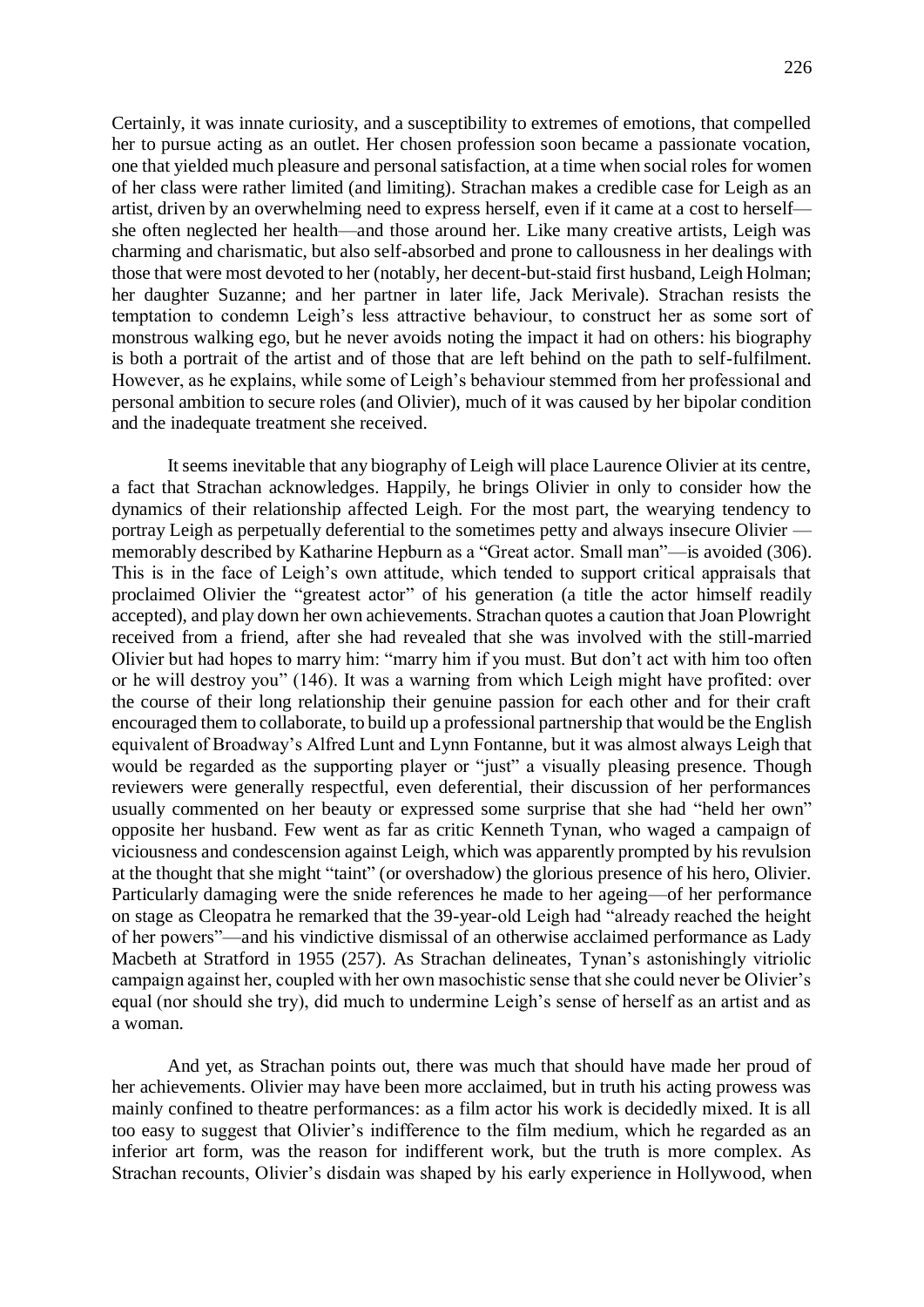he was fired from *Queen Christina* by MGM (at Garbo's request) and was humiliated further when he learned that David O. Selznick was far more interested in signing Jill Esmond, Olivier's first wife, than in developing him as a star. Olivier's initial encounters with Hollywood, but more broadly with the film medium, then, were negative and it took him some time to make his peace and shape his skills to better suit film acting. Leigh had the same insecurities but she had, at least in these early years, a more flexible conception of herself as an actor, coupled with a humble willingness to understand, and respect, the medium of film. As Strachan discusses, even in her minor film work she seems at ease in front of the camera and adept at conveying some sense of an inner life of the most banal of characters. In the best of her performances, her skilful technique—pared down/reactive facial expressions, small gestures, fluid body movements—marry with a seeming natural spontaneity. Impressive, too, was her willingness to thoroughly immerse herself in, and *inhabit*, her roles: her two most famous characters, Scarlett O'Hara in *Gone with the Wind* (1939) and Blanche Du Bois in *A Streetcar named Desire* (in Elia Kazan's 1951 production), may be cited as irrefutable proof that Leigh was selfless in her commitment to using her craft to sculpt complex, credible and unforgettable characters, rather than as a mere vehicle to enhance her stardom or prop up her ego.

Overall, Strachan's biography is informative and paints a generally sympathetic portrait of a woman that in many respects was before her time. Strachan draws from already published accounts to chart Leigh's concerted campaign to win the role of the decade, that of Scarlett O'Hara, but makes what is probably the most effective use of the information by any Leigh biographer. In revealing just how dogged she was in her canvassing for the role, how deeply she identified with Margaret Mitchell's heroine, and how she held her resolve in the face of Olivier's attempts to undermine, Strachan points to what he sees as her greatest virtues: her resilience and her courage. In doing so, he offers the reader a more nuanced (and less clichéd) portrait of a leading creative force of both stage and screen. Strachan's book, then, is to be commended, but there are some regrettable instances of typos and factual errors, as well as a tendency to construct overly convoluted sentences and to employ unnecessarily florid prose. To list a few examples: George Cukor is credited as the director of the Garbo version of *Anna Karenina* and its release year is given as 1938—neither is correct; Claude Rains is listed as "Claud"; and William K. Howard's *The Power and the Glory,* featuring Spencer Tracy and generally regarded as a precursor to Welles' *Citizen Kane,* is here listed as *The Heart of the Matter* (perhaps revealing that the author's mind might have been on Graham Greene, although Howard's film has nothing to do with that novelist's 1940 work). Idiosyncrasies of style include rather "chummy" turn-of-phrases (at one point he records that the Oliviers are "squiffy on port"); a penchant for animal metaphors (Leigh's intelligence is "monkey-quick" (xix); Olivier has "pantherine vigour" (xxii); and the actor John Buckmaster is "as clever as a box of ferrets" (36)) and some sentences that in their convolution test the reader's patience (for instance, in a reference to Oliver Messel's production design for a 1937 production of *A Midsummer Night's Dream*, Strachan writes that it featured "a ravishing Victorian-style setting incorporating a corps of flying fairies choreographed by Ninette de Valois on little more than the usual skimpy Old Vic budget, designs that were talked of for years, creating an entrancing vision of Athens framed in an elaborately decorated proscenium with the forest scenes a romantic world of gauzes painted with oversized calyxes of orchidaceous blooms and exotic giant bell flowers" (61).